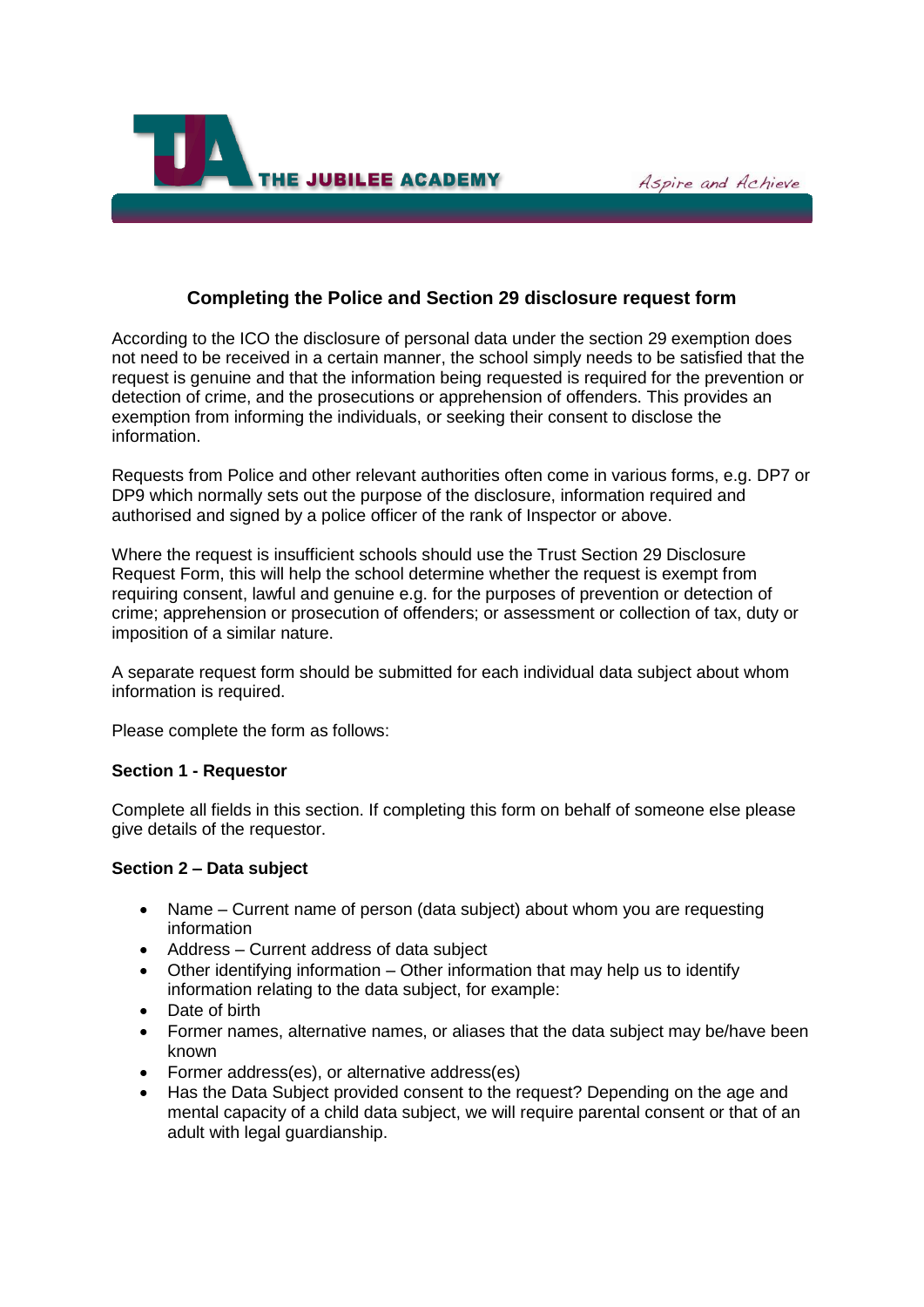# **Section 3 – Specific information required**

Give details of the specific information you require about the data subject for the purpose stated in section 4 of this form.

How will the information be obtained – try to get the information collected in person wherever and check the identity documentation of the person collecting and obtain a signature confirming receipt e.g. a copy of the letter as that is the only secure way if they don't give you a secure encrypted email service to use.

# **Section 4 – Reason for requesting disclosure**

**Offence(s)** – Give brief details of the offence or subject of investigation. Or, if disclosing this is likely to prejudice the case, indicate this by ticking the box provided.

**Statutory powers** – State the statutory power(s) under which information is being requested e.g. Police and Criminal Evidence Act. Include details of relevant section within the legislation. DO NOT cite Section 29 of the Data Protection Act 1998.

**Purpose** – Indicate the purpose for requesting disclosure of information (Select 1 only).

**Reason** – Briefly describe why the requested information is necessary to achieve your declared purpose.

- which the information is held, files may be large and need to be checked prior to making a decision about releasing the requested information
- An assessment is made by a Senior member of staff to ensure the request is proportionate to the stated purpose

We will notify you as soon as possible if we do not hold the information you have requested, or a decision is made not to release information.

# **Section 6 – Declaration and authorisation**

Police requests - The request MUST be authorised and signed by a police officer of the rank of Inspector or above.

Other 'relevant authorities' – The request must be signed by an appropriate senior officer/manager.

The authorising officer is certifying that:

- The information requested is compatible, and will not be used in any way that is not compatible with the stated purpose.
- Non-disclosure would prejudice the stated purpose
- Information given on the form is correct

**Warning** - An offence may be committed under Section 55 of the Data Protection Act, 1998 if information given on the form is incorrect, or if released information is used for a purpose other than that stated.